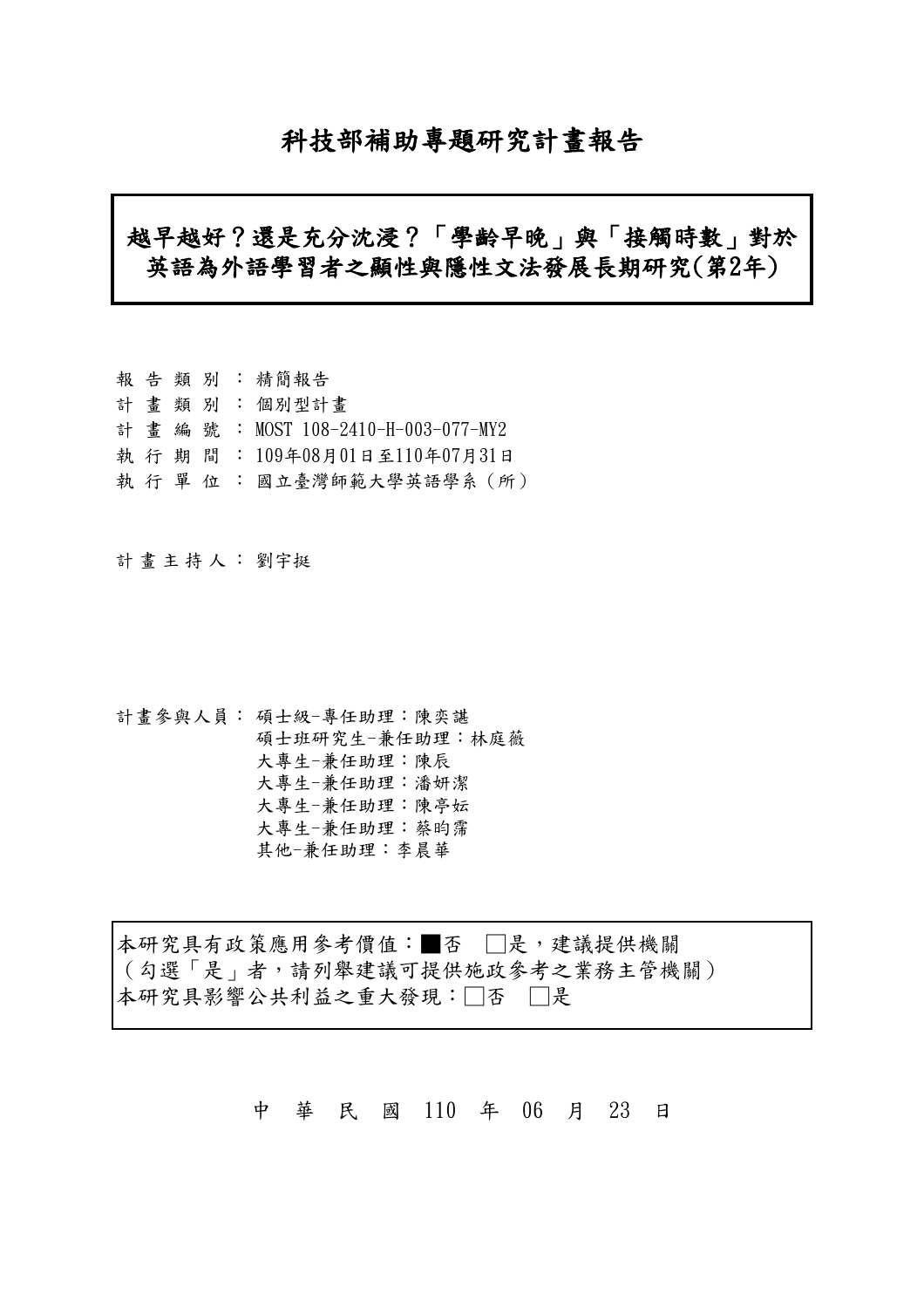中文摘要: 國民的外語程度無疑是一個國家國際化的指標之一。但是外語程度 是否應與早學有絕對的相關一直是學界與政策擬定者熱烈討論的議 題。尤其最近在幾個頂尖的語言教學期刊上(如Language Learning),更是有許多針對此議題的研究。但是這些研究皆因方 法上缺失(把接觸時數和學齡早晚混為一談e.g., Jaekel et al., 2017;針對不受語言關鍵期影響的層面,如寫作技巧, e.g., Pfenninger, 2014)或是無長期追蹤的實證,讓此議題一直尚無定論 :到底外語政策是否需要向下延伸,或是增加學校授課時數仍有待 研究方法更妥適的長期研究來釐清。本研究特別針對兩群在不同初 始學習年齡(國小一年級開始 vs. 國小三年級開始)的同齡七年級 學生的顯性與隱性文法發展做長期追蹤。這兩群學生除了因不同的 初始學習年齡而有不同的學習年資外,再因他們每週的課室接觸時 數細分為:(1) 2小時左右(以學校英語正課為主);(2) 4小時左 右(英語正課+有利用其他學校團體課或綜合課時間接觸英語);與 (3) 6小時左右(含以上)(英語正課+有利用其他學校團體課或綜 合課時間接觸英語+課後其他課室環境接觸)。藉由本研究希望可 以釐清以下議題:1)到底提早教學與增加接觸時數是否真正可以提 升學生英語(文法)力並且維持住?2)提早教學與增加時數對於學生 的英語(文法)力的影響孰重孰輕?是否兩者皆是必要因素?3) 第 二外語(英語)學習者的顯性與隱性文法發展是否有與其他認知因 素(如: IQ)、學科表現(如:國語成績)、學習背景(如:課後 有無其他英語輸入、家長輔導關心方式)、與社經背景因素(如 :家長收入、補習花費等)的相關為何?

中文關鍵詞: 語言關鍵期;學齡早晚;第二語言習得

英文摘要:English has been taught at the elementary school level across Taiwan. But this foreign language (FL) education policy has been interpreted in different lenses (positive and negative) and implemented at different onset grade levels (1st grade vs. 3rd grade). Although some classroombased research has been set out to investigate the effects of an early start, existing empirical studies are mostly cross-sectional in nature and have not produced unequivocal evidence on the relative effects of onset age of learning the FL and amount of exposure due to methodological issues (e.g., confounding length and amount of exposure), let alone the long-term effects of the aforementioned two time variables. Drawing on methodological insights from Psycholinguistic research protocols (i.e., Word monitoring task and Elicited Oral Imitation task), the present study will be set out to diachronically assess the explicit and implicit grammatical knowledge of two cohorts of English language learners (early vs. late learners) in Year 7 and one year later in Year 8. The two cohorts will be further subdivided into three (weekly) exposure subgroups: 1) two hours; 2) four hours; and 3) six hours or more. Throughout cross-sectional and longitudinal within-group and cross-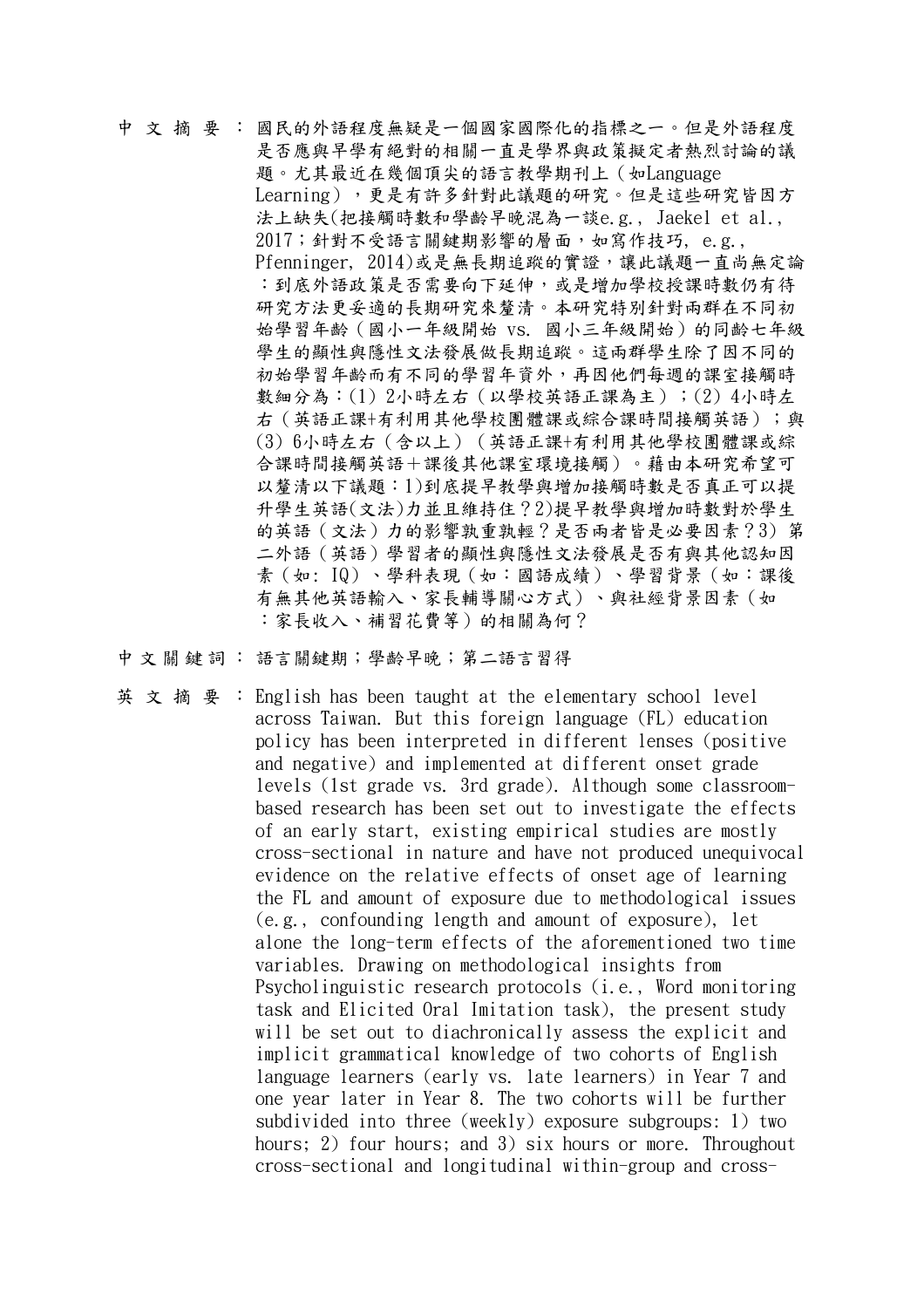group comparisons, the present study aims to shed light on the relative effects of onset of foreign language education and amount of language exposure. The insights of this study will illuminate the necessity of implementing early foreign language education and provide empirical evidence for the need to adjust current instruction hours in school.

英文關鍵詞: Critical Period Hypothesis; Onset age of learning the L2; Second language acquisition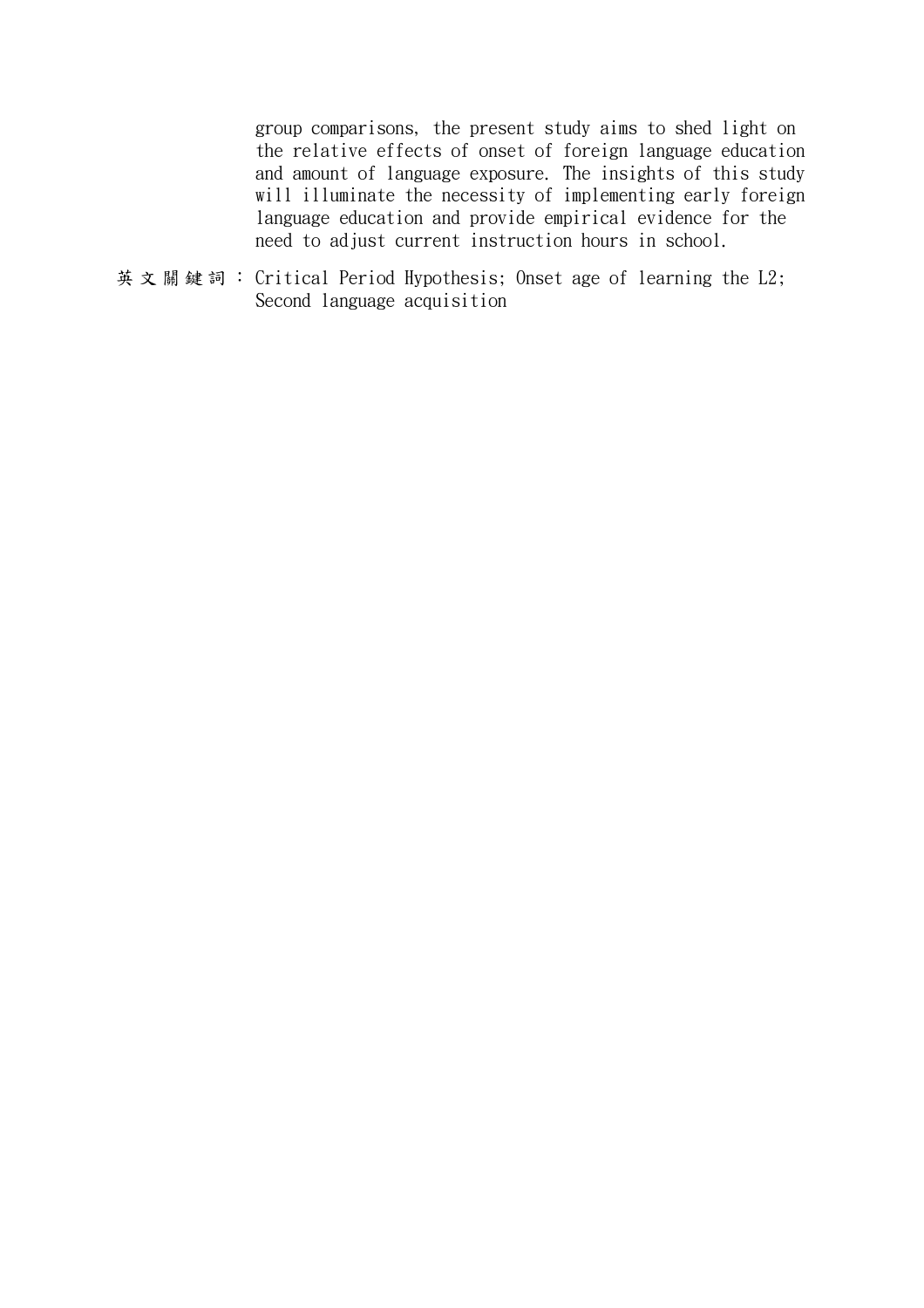最近幾個月來,教育部幾個相關的英語語言政策皆在宣示國家對於英語政策的重 視與願景。從「英語為官方第二語」、「外師引進」及「外師與本國英語教師協同教 學 |、「英語向下扎根 | 等政策之檢討, 皆是會影響國家未來英語甚至其他面向之重 大政策。有鑒於這些政策的嚴肅性與重要性,任何重大決策應該都是以實證資料為依 歸,讓證據來說話。更明確的說,這些語言政策都應該以國內(EFL)學童實際的表現與 行為資料作為直接參考依據,讓這些重大決策不是建構在主觀的觀點論述上。Jaekel. Schurig, Florian & Ritter 等學者在 2017年 Language Learning 學刊上就點出針對學齡早 晚對於第二語影響的議題研究需要建構在長期的實證基礎上,因為單次性的短期研究 (one-shot cross-sectional research)往往無法捕捉到語言優勢是否能夠"維持"住的實證。 目前針對此議題的近期研究除了 Jaekel et al.(2017)、 Pfenninger (2016) 及 Muñoz (2006) 外,多是短期單次研究。重要的是,上述研究針對的主要是比較不會受限於語言關鍵 期(語言初學年紀早晚)影響的寫作 (Pfenninger, 2016) 及閱讀面向(Jaeket et al.,2017)。實證研究已經發現某些語言面向較不會受限於語言關鍵期及初始學習語言時 間的早晚影響(如閱讀):某些面向則較會受語言關鍵期影響或限制(如語音與文法語 感), 且影響各語言面向的主要因素也都不盡相同(DeKeyser,& LarsonHall,2005; Han, 2013)。上述最近發表的研究著作 (e.g., Jaekel et al., 2017) 皆強調探討語言初學年齡議 題的研究應該是要針對(較)會受語言關鍵期影響的語言面向去探討(Han. 2004). 並長期追蹤早晚學因素對於學習者個別差異的影響是否會隨時間而縮小還是會因為學 習時間而加大。本計劃將以兩年期為研究時程、長期追蹤台灣不同階段學習英文的學 習者(早學 vs.晚學)在英語文法上的發展。

## 研究目的

國民的外語程度無疑是一個國家國際化的指標之一。但是外語程度是否應與早學 有絕對的相關一直是學界與政策擬定者熱烈討論的議題。尤其最近在幾個頂尖的語言 教學期刊上(如 Language Learning), 更是有許多針對此議題的研究。但是這些研究皆 因方法上缺失(把接觸時數和學齡早晚混為一談 e.g., Jaekel et al.,2017;針對不受語言關 鍵期影響的層面, 如寫作技巧,e.g., Pfenninger,2014)或是無長期追蹤的實證. 讓此議題 一直尚無定論:到底外語政策是否需要向下延伸, 或是增加學校授課時數仍有待研究方 法更妥適的長期研究來釐清。本研究特別針對兩群在不同初始學習年齡(國小一年級開 始 vs. 國小三年級開始)的同齡七年級學生的顯性與隱性文法發展做長期追蹤。這兩群 學生除了因不同的初始學習年齡而有不同的學習年資外,再因他們每週的課室接觸時 數細分為:(1)2小時左右(以學校英語正課為主):(2)4小時左右(英語正課+有利用其他 學校團體課或綜合課時間接觸英語);與(3)6小時左右(含以上)(英語正課+有利用其他學 校團體課或綜合課時間 接觸英語+課後其他課室環境接觸)。藉由本研究希望可以釐清 以下議題:

1) 到底提早教學與增加接觸時數是否真正可以提升學生英語(文法)力並且維持住?

2) 提早教學與增加時數對於學生的英語(文法)力的影響孰重孰輕?是否兩者皆是必 要因素?

 $\mathbf{1}$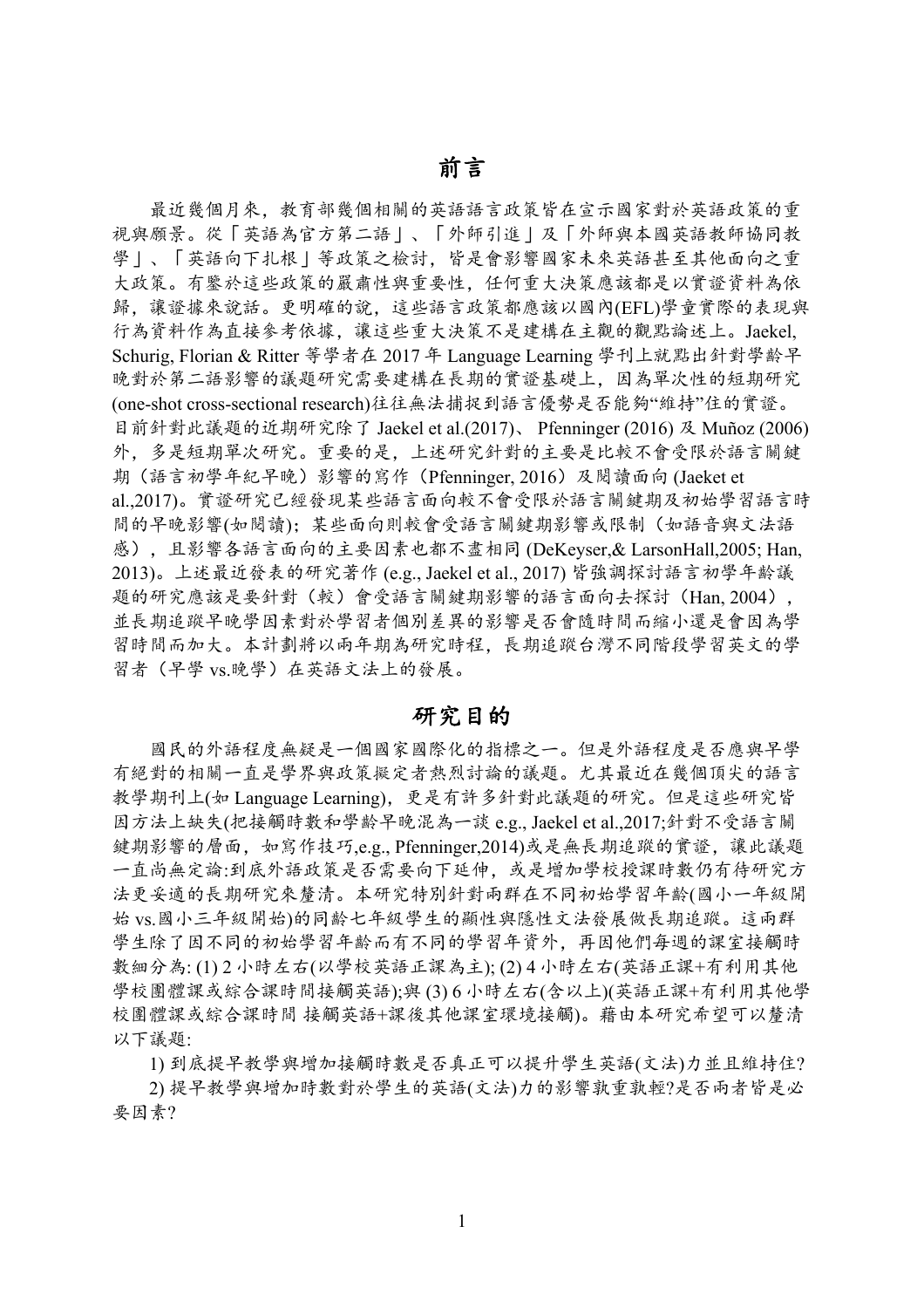## 結果

下列結果主要是針對第一議題早學與增加接觸時數是否真正可以提升學生英語(effects of early onset of learning the L2 and exposure on L2 learners' grammar development)  $\frac{1}{2}$   $\frac{1}{2}$ 議題(the relative effects of early onset of learning the L2 and exposure to the L2)進行分 析。

### 敘述性統計

敘述性統計第一步為針對樣本資料進行分析(如表 1), 分析結果顯示, 樣本資料依據 早學與否可以區分為早學組與晚學組,其中晚學組的學生比例為 83.8%, 早學組的學 生人數佔了 16.3%。若以學生的英文接觸時數區分,課後從未接觸英文的學生人數佔 79.20%; 其次為接觸時數在 1-3 小時以內, 人數約佔 9.1%; 人數第三多的是接觸時間 在 3-5 小時以內, 人數佔 7.8%; 人數最少為接觸時間在 8-10 小時以內, 僅有 1.3%。

首先針對文法答題正確率資料進行報告: (accuracy data)對於學生的顯性文法成績的 資料而言,相關敘述性統計彙整如表2,表2的結果顯示對於文法成績得分而言. 早學 組的顯性文法成績平均得分為 24.00分, 標準差為 12.24分, 晚學組的顯性文法成績平 均得分為 24.35 分, 標準差為 9.82 分, 晚學組的學生平均得分較高, 且得分較為集中 (因此組內變異較少), 早學組的平均得分較低且變動幅度較大, 顯示早學者學生不 見得全部都贏在起跑線上,可能因為個別學習因素(例如:學習環境差異,師資優劣 等),而在早學組內有較大的個別差異。因此,就顯性文法(正確率)成績而言,早 學是否永遠都可以穩定的帶給學生起跑點上的優勢,就本研究的初步分析資料來看. 是不見得永遠為真。

但是,就隱性文法(正確率)成績而言,早學組的隱性文法平均得分為40.92分, 標準差為 6.77分, 晚學組的隱性文法平均得分為 41.34分, 標準差為 5.94分。類似上 面顯性文法成績的畫面,晚學組學生的隱性文法平均得分略高了一些,且得分較為集 中;早學組的平均得分較低且變動幅度較大。綜上,不論是針對顯性還是隱性文法正

## 確率而言,早學者不見得有優勢。

接下來針對文法答題反應時間進行報告: 以隱性文法測驗的反應時間而言, 共分 為四種反應時間:

- 第一種反應時間是該題目正確答案是 Yes, 學生的回答也是 Yes(YY)的情況: 早學組的平均反應時間為5798.95毫秒, 標準差為706.63毫秒。晚學組的平均 反應時間為6087.06毫秒, 標準差為960.60毫秒。上面資訊顯示晚學組的作答 的反應時間較長,且較為分散。
- 第二種反應時間是該題目正確答案是 Yes, 但是學生回答卻是 No(YN)下: 早 學組的平均反應時間為 5875.66 毫秒, 標準差為 1094.72 毫秒; 晚學組的平均 反應時間為 6059.26 毫秒, 標準差為 1022.23 毫秒, 顯示晚學組的平均反應時 間較長,但較為集中。
- 第三種反應時間是該題目正確答案No,但是學生回答卻是Yes(NY): 早學組的 平均反應時間為 6240.75 毫秒, 標準差為 1029.48 毫秒; 晚學組的平均反應時 間為 6082.60 毫秒, 標準差為 1283.65 毫秒, 顯示晚學組的平均反應時間較短, 但較為分散。
- 第四種反應時間該題目正確答案是 No. 學生的回答也是 No(YY) (NN)下: 早 學組的平均反應時間為5810.02毫秒, 標準差為732.79毫秒; 晚學組的平均反 應時間為6015.49毫秒, 標準差為939.39毫秒, 顯示晚學組的平均反應時間較 長,且較為分散。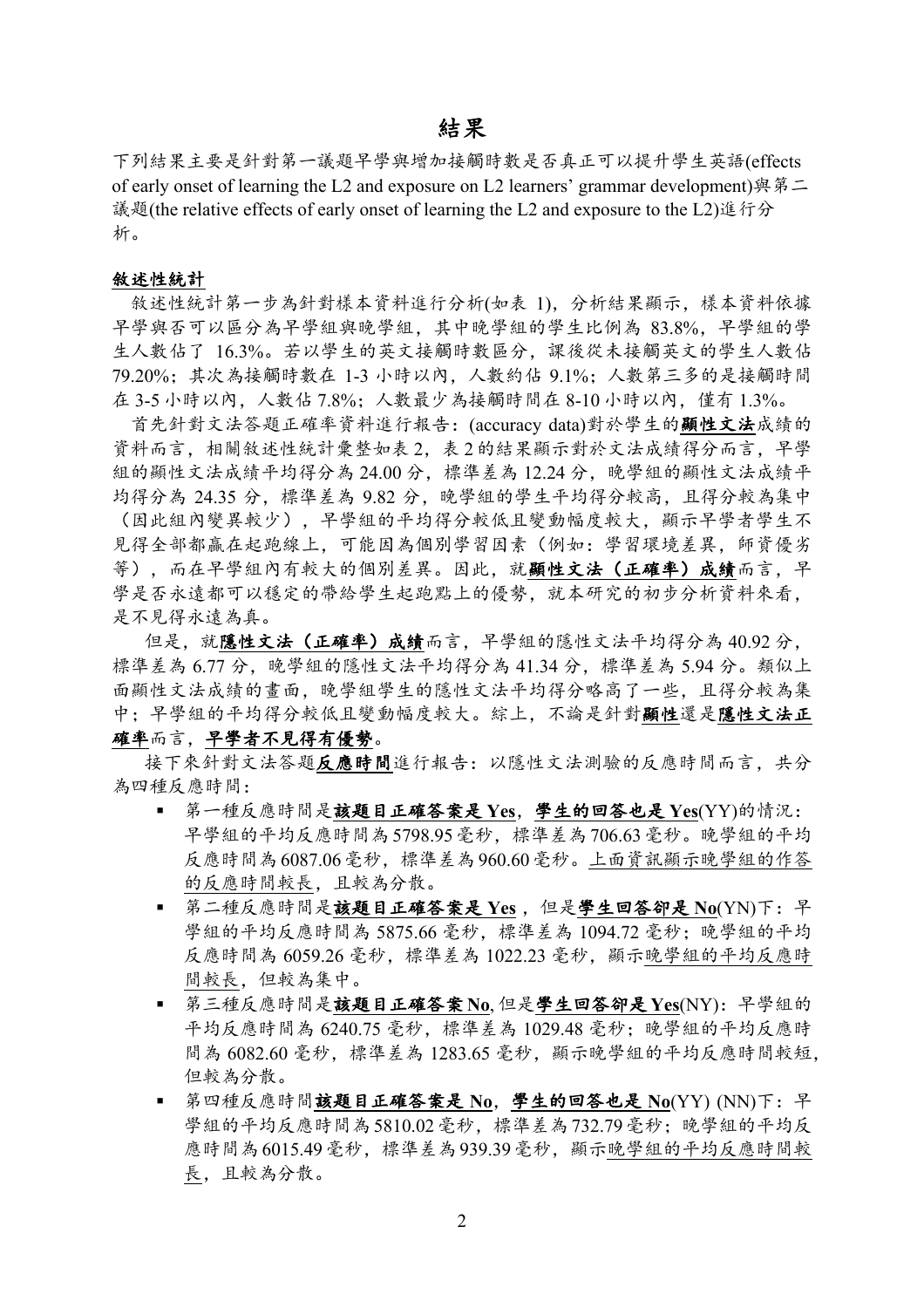上面第一(YY)及第四種反應時間(NN)都是算答對的反應時間: 在這兩種情況下都有一 致的書面,晚學學生花更久的時間判斷一個對的文法句子是對的,並且也花更久的時 間判斷一個錯的文法句子是錯的。相較之下,早學者不論是針對正確的文法句子或是 錯誤的文法句子,其判斷時間都是比較快,顯示就擷取腦袋中的文法知識的效率,早 學者的確有些優勢、有著更快的反應時間,暗示著他們文法知識擷取的速度較為迅捷/ 自動化。上述資料初步顯示, 早學者的優勢似乎沒有明顯的反映在正確率上, 反而晚 學者在回答著重正確率的文法題時(如學校段考的文法選擇), 可能還比早學者有更 多的優勢。早學者的優勢反而是反映在回答速度,這個優勢幫助的可能不是像學校著 重顯性考試的文法題型,而是讓早學者在需要迅捷擷取文法知識的聽說題型時,會因 **撷取文法知識的速度與自動化,更早更有效率地分析所聽到的句構。但是上述的申論** 僅是依據描述性統計的大概書面,更精確的書面仍有待更細緻的統計迴歸分析(見  $F$ )。

### 表1樣本資料分析

| 變因別     | 百分比    |
|---------|--------|
| 早學與晚學   |        |
| 早學組     | 83.8%  |
| 晚學組     | 16.3%  |
| 總和      | 100%   |
| 接觸時數    |        |
| 0小時     | 79.20% |
| 1-3 小時  | 9.10%  |
| 3-5 小時  | 7.80%  |
| 5-8 小時  | 2.60%  |
| 8-10 小時 | 1.3%   |
| 總和      | 100%   |

## 表2 文法成績與隱性測驗反應時間敘述性統計

|        |     | 平均數   | 標準差   |
|--------|-----|-------|-------|
| 文法成績得分 |     |       |       |
|        | 早學組 | 24.00 | 12.24 |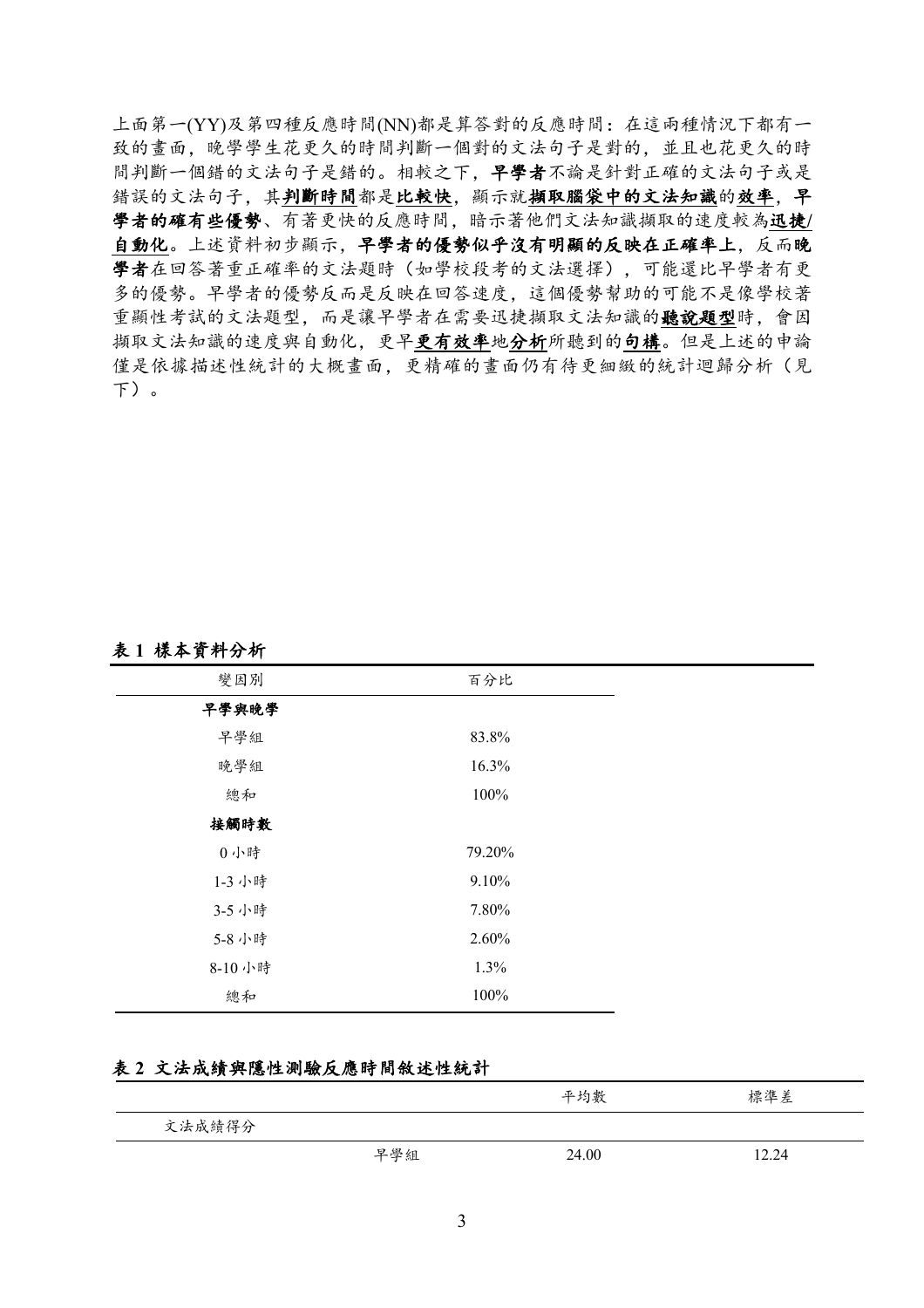| 顯性文法成績       | 晚學組 | 24.35   | 9.82    |
|--------------|-----|---------|---------|
|              | 總和  | 24.29   | 10.18   |
| 隱性文法成績       | 早學組 | 40.92   | 6.77    |
|              | 晚學組 | 41.34   | 5.94    |
|              | 總和  | 41.27   | 6.04    |
| 反應時間         |     |         |         |
|              | 早學組 | 5798.95 | 706.63  |
| 隱性測驗反應時間(YY) | 晚學組 | 6087.06 | 960.6   |
|              | 總和  | 6039.04 | 925.45  |
|              | 早學組 | 5875.66 | 1094.72 |
| 隱性測驗反應時間(YN) | 晚學組 | 6059.26 | 1022.23 |
|              | 總和  | 6031.21 | 1027.67 |
|              | 早學組 | 6240.75 | 1029.48 |
| 隱性測驗反應時間(NY) | 晚學組 | 6082.6  | 1283.65 |
|              | 總和  | 6109.3  | 1239.68 |
|              | 早學組 | 5810.02 | 732.79  |
| 隱性測驗反應時間(NN) | 晚學組 | 6015.49 | 939.39  |
|              | 總和  | 5810.02 | 732.79  |
|              |     |         |         |

#### 迴歸分析

為近一步地探討學生是否在幼兒階段接受過英語學習(早學優勢)與目前課外接觸 英語時數(沈浸時數)對於文法的學習成效,本研究採用多元迴歸模型針對實驗對象 的 accuracy data 進行分析, 其中依變項為學生顯性文法表現, 自變項為學生早學與否 與課外接觸時數: 學生早學與否設定為虛擬變項, 該變項標示為早學: 調節變項設定 為隱性文法成績, 該變項所代表的意涵為學生本身對於文法學習的潛在能力。理論上, 顯性文法知識好的學生應該要能反映在他們顯性文法試題的表現上:依變項為學生的 顯性英語學習成績,相關分析結果彙整如表3。

模型一僅納入本研究設定的自變項,包括早學與否與接觸時數,結果顯示該迴歸 模型並不存在(F=.13, p>.05);

模型二納入自變項與調節變項, 也就是早學與否、接觸時數與**隱性**文法學習能力 等, 結果顯示該迴歸模型存在(F=45.68, p<.000), 模型的解釋能力為 65% (算是解釋力 相當大)。從分析結果發現初學年齡(早 vs. 晚)與接觸時數對於顯性文法表現具有顯 著的影響力, β 值為.82(t=10.57, p<.000)。模型三為納入研究的自變項以及調節變項與 自變項之間的調節效果,結果顯示迴歸模型存在(F=3.38, p<.05), 模型解釋能力為16%, 其中對於顯性英文成績有顯著的變項為早學與否與隱性文法學習的交互作用, B 值 為.44(t=3.46, p<.01)。

這個迴歸分析中有一個有趣的發現:早學與隱性文法表現有明顯的交互作用。這暗 示著: 早學與否比接觸時數對於第二語言學習者的顯性文法表現有著更顯著. 更長期 的影響。當早學者語感也好的時候,他們在顯性文法測驗上的表現也有好的表現。這 暗示, 要協助學生在(以顯性文法知識為導向的)學校考試有好的表現, 不見得都得 使用規則是的顯性教學。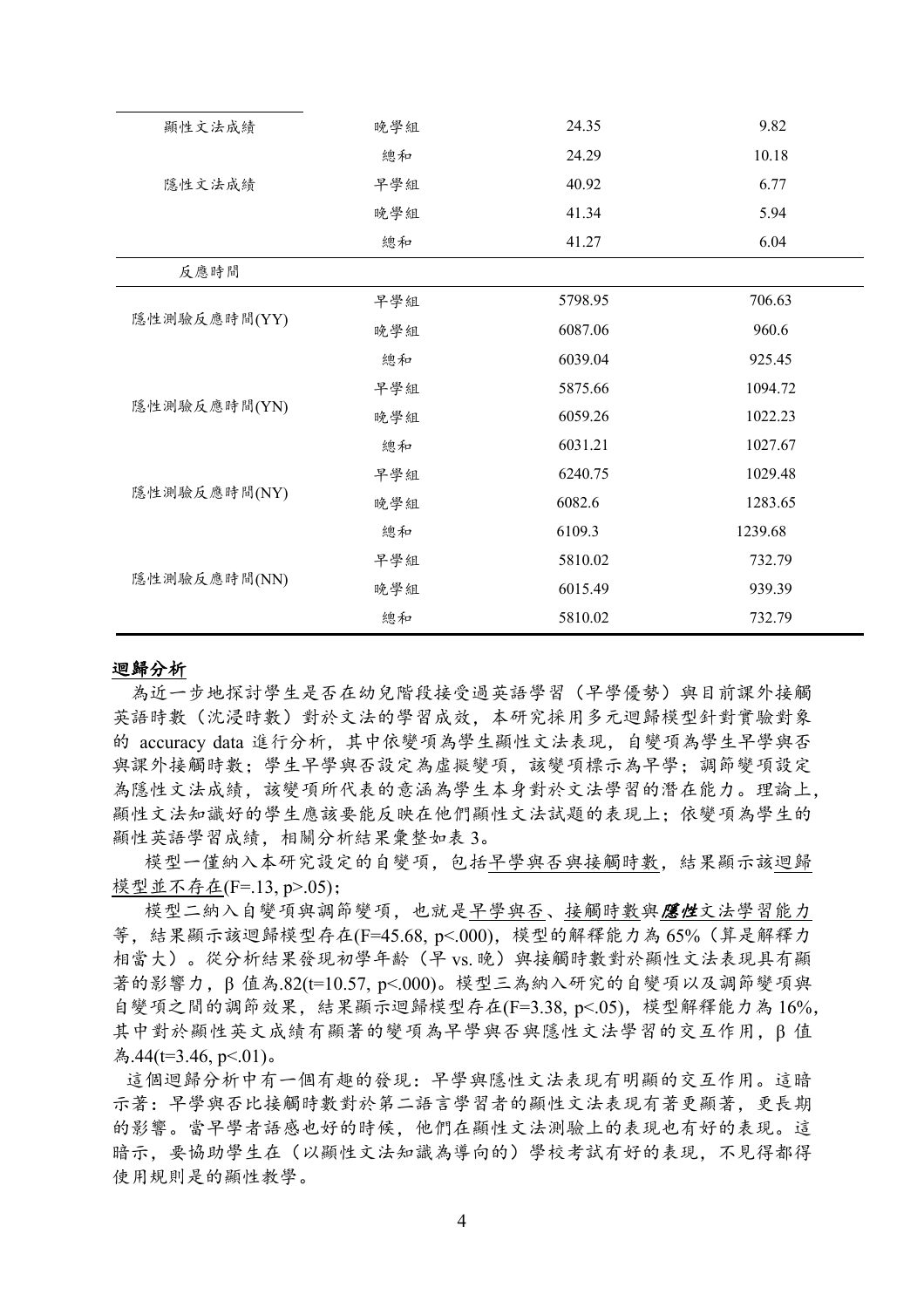光是靠(現階段)每週英文接觸時數的增加似乎無法有效地提升在顯性導向的 語感測驗上的表現:這暗示著,若無法在教法上有精進、提升有效教學,僅僅只是增 加學校(強調顯性文法知識學習為導向的)英文上課或是接觸時數,可能仍無法保證 提升學生的英文顯性知識/語感(對於其在段考的文法選擇表現,可能也不會有太明顯 的效果)。但是,這並不代表學齡早就是一切的關鍵。若沒有課室內的有效(適性、 適齡)教學, 緊靠單純的增加每週接觸時數, 仍不見得能帶給學生在學校(顯性文法 知識導向)考試上的助益:教師透過各式適合(適齡、適性)的方式協助學生提升顯 性知識後,早學者的優勢才會更清楚浮現。

|                | 模型 1     | 模型 2     | 模型 3     |
|----------------|----------|----------|----------|
| Constant       | 24.46*** | 23.78*** | 23.80*** |
| 早學             | $-.07$   | .11      | .11      |
| 接觸時數           | .50      | $-.15$   | $-.13$   |
| 隱性文法表現         |          | $.82***$ |          |
| 早學*隱性文法表現      |          |          | $.44***$ |
| 接觸時數*隱性文法表現    |          |          | $-.05$   |
| R <sup>2</sup> | $.30\%$  | 65.00%   | 16.00%   |
| F              | .13      | 45.68*** | $3.38*$  |

表3顯性文法學習之迴歸分析

為驗證上述迴歸分析結果,本研究另外以多元迴歸模型探討當顯性英語表現提升後, 能否增進語感及隱性的文法表現:模型的依變項為隱性文法表現,分析的自變項為早 學與否、接觸時數,調節變項為顯性文法表現,相關分析結果彙整如表 4。

模型一為僅納入自變項,包括早學與否、接觸英文時數這兩個變因。分析結果顯 示迴歸模型不顯著(F=1.49, p>.05): 這表示早學與否、接觸英文時數對於隱性文法學習 沒有顯著的影響力。

模型二為同時納入自變項與調節變項。包括早學與否、接觸英文時數、與顯性文 法表现, 結果顯示迴歸模型是顯著存在(F=48.26, p<.005), 模型的解釋能力為 66.5%, 其中對於隱性文法學習有顯著影響的變項為接觸英文時數, B 值為.21(t=2.21, p<.05), 另外還有顯性文法表現, β值為.79(t=11.68, p<.005)。這樣的結果表示: 當英語教學目 的是以提升學生語感與隱性知識為目標時,除了使用各式隱性教學方式外,顯性知識 的提升(i.e., 知道更多的英文文法规則)的確也會(間接)提升學生的隱性知識(語 感): 但這個(增加接觸時數的)觀點需小心詮釋, 尤其在考量模型三的結果後(見 下)。模型三結果表示,增加接觸時數僅對於顯性文法知識仍不好(學校考試成績仍 不好)的學生有利: 當學生顯性文法(學校考試)表現變好後, 增加(目前以顯性教 學為導向的)時數反而不見得有助益於提升學生的隱性文法能力。

模型三為納入研究的自變項以及自變項與調節變項之間的調節效果。結果顯示迴 歸模型確實顯著存在(F=5.27, p<.005), 模型的解釋能力為22.7%, 其中對於隱性文法成 績有顯著影響的變項為早學與否以及顯性文法學習的交互作用, B 值為.54(t=4.18, p<.005)。上述交互作用的結果表示: 顯性文法教學時數(增加)好確實能增益(早學) 學生的隱性文法表現。但是,要注意的是,模型三的迴歸分析還發現接觸時數與顯性 文法學習的交互作用, β 值為-.34(t=-2.64, p<.005), 這顯示對於老師是接觸時數的增加 在學生顯性知識表現好的時候,對於隱性知識反而有負面效應。也就是說,當學生的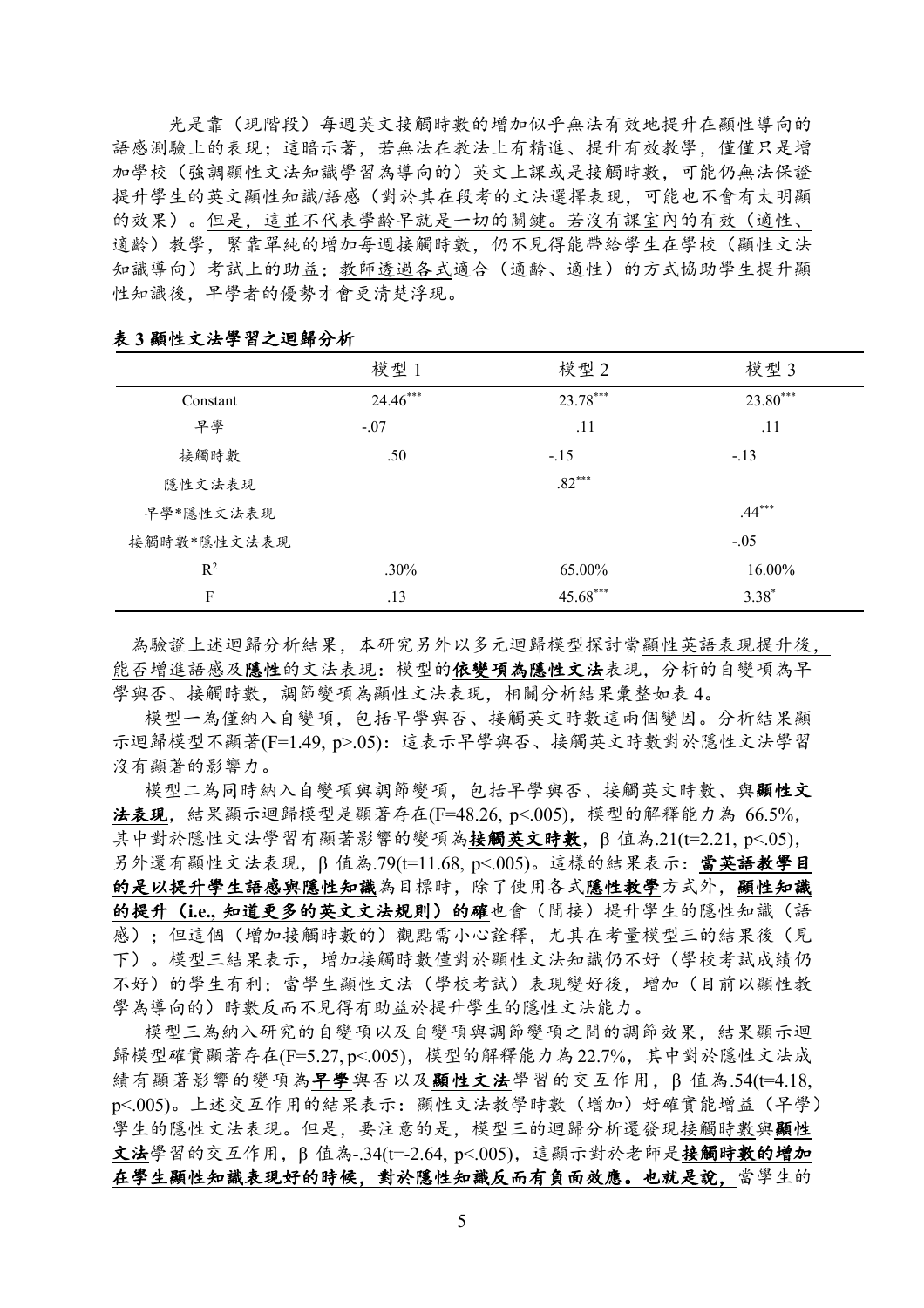顯性文法學習變好之後,提升(目前以顯性教學為導向的)時數並無法增益學生的語 感或是隱性文法知識。此時, 接觸的質比量更重要。

綜合以上, 要提升學生的隱性知識與語感, 除了一般(沈浸式的)隱性學習外, 教師也可以透過提升學生的顯性知識(through various attention-getting explicit instruction) 的方式來提升學生的隱性知識及語感。但是這個策略對於不同顯性知識的學生(顯性 知識好:知道較多英文文法規則 vs. 顯性知識較不好: 知道較少英文文法規則) 會有不 同的權宜措施:對於顯性知識較不好的學生,接觸時數越多越好(量比質更重要)。 對於顯性知識較好的學生,質則比量更重要。

|             | 模型 1       | 模型 2       | 模型 3       |
|-------------|------------|------------|------------|
| Constant    | $41.79***$ | $41.76***$ | $41.64***$ |
| 早學          | $-0.22$    | $-.16$     | $-.11$     |
| 接觸時數        | .28        | $.21*$     | .19        |
| 顯性文法學習能力    |            | $0.79***$  |            |
| 早學*顯性文法表現   |            |            | $.54***$   |
| 接觸時數*顯性文法表現 |            |            | $-.34***$  |
| $R^2$       | 3.9%       | 66.5%      | 22.7%      |
| F           | 1.49       | 48.26***   | $5.27***$  |

表4隱性文法學習之迴歸分析

結論

上述的發現提供了幾個跟一般語言教師傳統認知上不太一致的發現。首先,傳統 上有些學者總認為第二語言學習者的顯性知識(explicit, rule-based knowledge)僅能透過 顯性(規則式)教學促成:而第二語言學習者的隱性知識僅能從隱性或是沈浸式的教 學達到。上述這個觀點暗示著, 顯性知識與隱性知識之間沒有交集(No interface): 顯 性教學無法促成學生習得隱性知識。而本研究卻發現、第二語學習者在顯性知識方面 的增長能促成他們在隱性知識的增長:同樣的,第二語言學習者在隱性知識方面的增 長也能促進他們在顯性知識方面的進步,進而使他們在面對學校強調顯性知識的考試 時,有著更好的表現。也就是說,本研究的發現是支持顯性與隱性知識之間是有一些 連結的(some interface)。

另外, 就第二語文法範疇而言, 從我們的初步分析來看, 第二語早學與否(onset age of learning the L2)跟接觸時數(exposure hours)的相對重要性會根據不同的教學/學習 目的而有不同的畫面。首先, 當教學目標是顯性文法知識時, 學生是否早學似乎有著 比接觸時數更重要的角色。早學的確可以帶來一些利基,而且語感及隱性文法的改善 確實也能為學習者(尤其是早學的人)帶來顯性文法知識上的好表現,這暗示著課堂 教學不需要總是以顯性(規則式)教學來提升學生在(以顯性文法知識測驗為主的) 學校測驗上的表現。適齡、適性的雙語、沈浸式(隱性)教學活動都應能提升學生在 (英語)文法顯性知識上的表現。當學生無法接受適齡、適性的課堂學習活動時, 學 習時數反而不是關鍵角色。

第二、當教學目標是提升學生語感及隱性文法知識時、本研究發現早學者可以透 過近一步的顯性(規則式)教學,增加學生學生對於語言結構的認識,進而讓他們先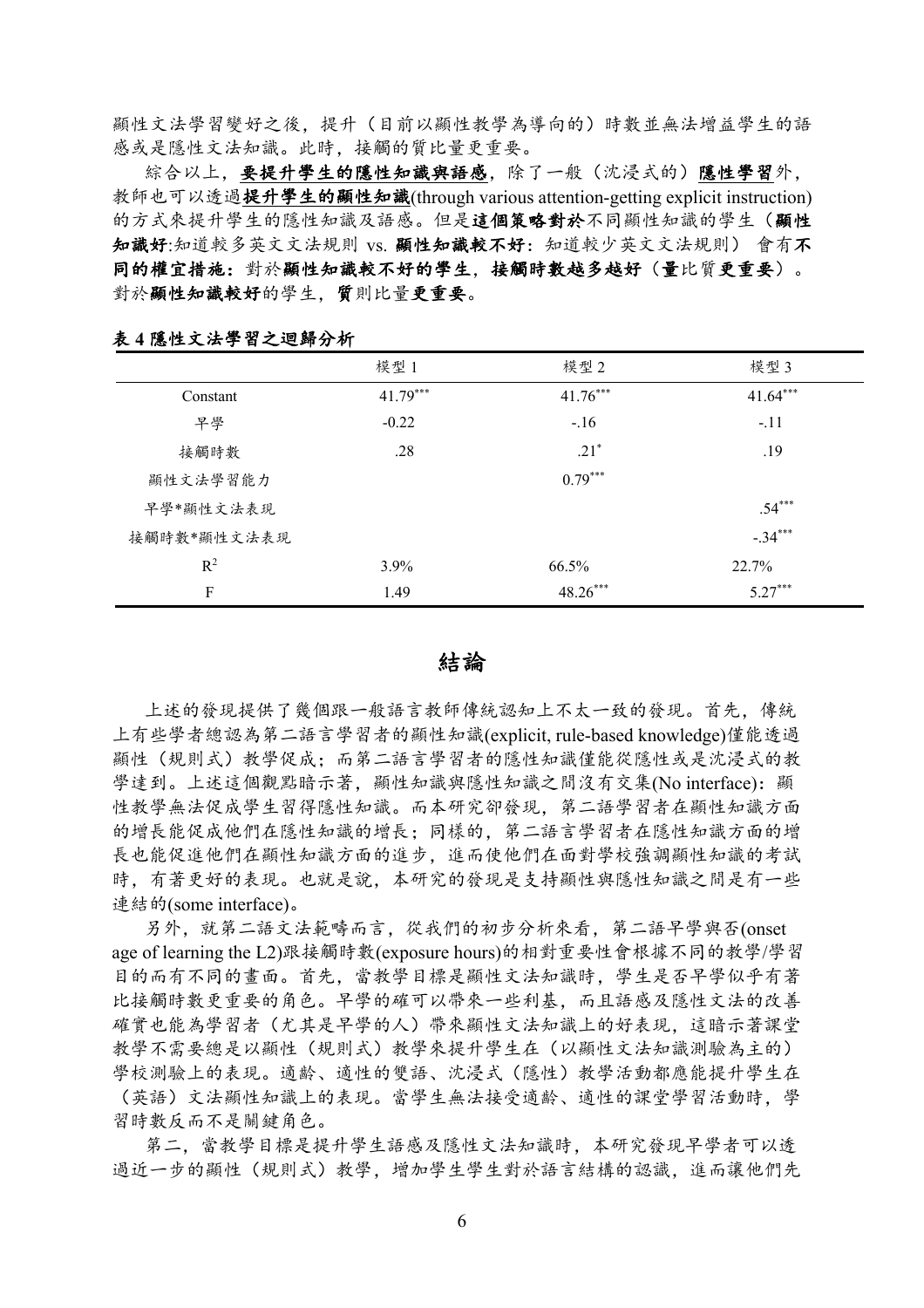前習得的隱性文法知識在他們腦海中有系統的整理。但是本研究發現,這樣的顯性教 學並不適合所有的早學者。當教師是希望透過增進學生的顯性知識來提升學生的語感 與隱性知識時, 需要有不同的個別差異教學: 對於在學校(強調顯性文法知識)考試 還考不好的人(他們顯性知識還不足),接觸時數的量就越顯重要:對於顯性知識尚 優的學生, 接觸的量反而不是關鍵, 教師執行顯性教學時的質 (i.e., 教學是否是合適 level appropriate、能引發思考 engaging)會比接觸的時數量更形重要。對於學校文法 考試表現已經好的人。從表四中可以看到。過多的接觸時數反而有負面效應。上述發 現也間接暗示,若要以顯性知識來提升學生的語感與隱性知識時,教師對於學生的顯 性知識要有一定的掌握。課程設計上需對不同程度的學生實施差異化的處理。

第三, 雖然迴歸模型 (which draws on the accuracy data) 分析結果上沒有顯示出早 學者在所有面向上的絕對優勢。但是從反應時間的初步分析上。的確有看出早學者對 於處理第二語語料的效率上跟組內歧異上有著比較均一的優勢與表現。這對於他們在 面對特別需要迅捷反應的語言測驗上(聽說)的確會有相當程度的助益。因此,當學 者與教師在討論第二語言優勢時,首先要釐清目前討論的教學目標是針對哪一個語言 範疇(顯性 vs.隱性語言知識), 針對的是哪一種形式的測驗(著重較多規則判斷的文 法測驗 vs.需要迅捷擷取語言知識的聽說測驗), 方能針對現在探討的議題給予更有意 義的討論 (contextualize the discussion vis-à-vis the inquiries at focus).

第四,有鑒於顯性及隱性知識之間連結的可能(顯性知識提升隱性知識;隱性知 識促進顯性知識),教師在課堂上的教學不需僅僅侷限某一類型的文法教學活動(僅有 隱性文法教學活動), 根據教學目標給予混合不同教學目標的活動, 可能更可以給予學 生文法成長的空間。